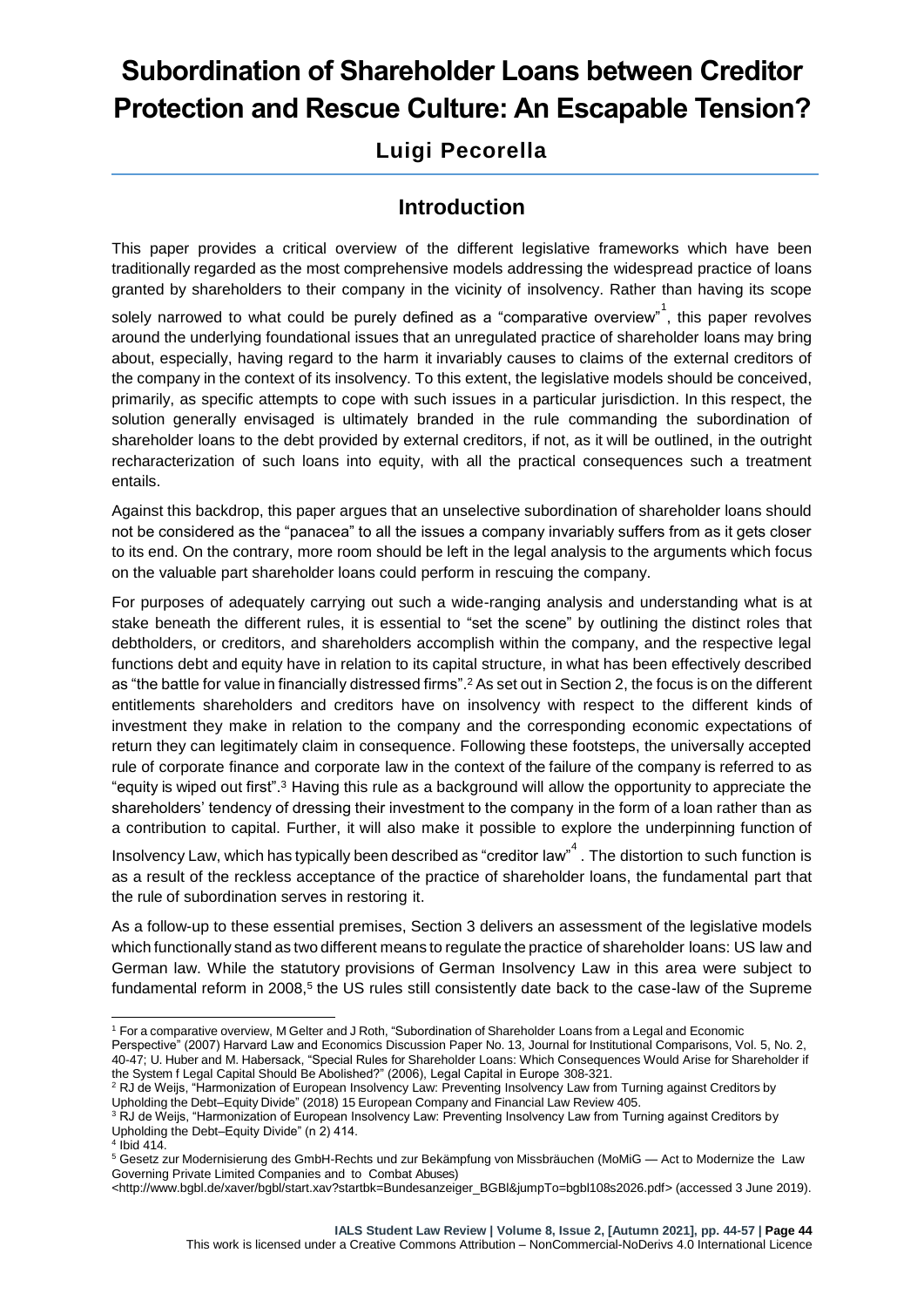Court and set out a marked distinction between the Doctrine of Equitable Subordination and the Doctrine of Recharacterization with respect to purported loans in the context of insolvency.

Having explored the underlying corporate law tensions and the rules provided by the most assertive legal frameworks, Section 4 raises the question as to the possible connection which may be established between the existing economic models on the subject and the legal rules in order to make the point that shareholder loans could efficiently serve as an essential medium to rescue the company in the vicinity of its insolvency.<sup>6</sup> Finally, Section 5 concludes.

# **Debt and Equity: the "battle for value" between shareholders and creditors and the lost function of Insolvency Law**

#### **Money is not just money: the struggle for creditors**

As a matter of fact, companies need finance in order to engage in business activities and, at the outset, it could be obtained either in the form of equity contributed by shareholders or debt provided by creditors, *tertium non datur*. From a corporate finance perspective, if one were to argue about the criterion companies should adopt to choose between these two mediums of finance to manage its financial structure, it would be necessary to fall back, at least as a starting point, on the Modigliani and Miller's classic article on the cost of capital. In their "Irrelevance Theorem", Modigliani and Miller stated that the value of a firm does not depend on the composition of its financial structure, assuming that capital markets are efficient and competitive and that there are no taxes and bankruptcy costs.<sup>7</sup> In other words, under these conditions, once finance, either in the form of debt or equity, is injected into the company, the value of the company only depends on the value of the assets in question, that is to say, that, after

all, money is just money and nothing more.<sup>8</sup>

While it is not the intention of this paper to debate this model, it is indispensable to clarify that a corporate law perspective should also and primarily be adopted to address the topic at stake, whereby it could paradoxically, and maybe pretentiously, be affirmed that money is not just money once channelled into the capital structure of the company. From this perspective, alongside the traditional distinction in finance between debt and equity, there is also the sharp distinction in law between the duties a corporation owes to its creditors and shareholders and vice-versa. Accordingly, it shall be established that the provisions of finance provided by each of these categories stand as something morethan just money being granted to the company, but as a convoluted tangle of liabilities and corresponding economic expectations to which their investment is ultimately grounded.

Generally speaking, the most important characteristic of the money lent by creditors is a return independent of the success of the company, usually in the form of a fixed interest rate, while, on the

other hand, the return on equity for the shareholders is dependent on the success of the company.<sup>10</sup> Consequently, this relational framework submits that if the company makes a profit it goes to the shareholders either by way of dividends or by the increase of the share value, whereas, in the case of

failure of the company, shareholders are last in the insolvency's line.<sup>11</sup> As already mentioned, from the shareholders' perspective, this latter principle is usually referred to as "equity is wiped out first".

<sup>7</sup> F Modigliani and MH Miller, "The Cost of Capital, Corporation Finance and the Theory of Investment" (1958) 48 The American Economic Review 261-297.

<sup>-</sup> $6$  J Armour, G Hertig and H Kanda, "Transactions with Creditors" (2009), in Kraakman RH, Armour J, Davies P et al (eds) The anatomy of corporate law: a comparative and functional approach, Oxford University Press 115-151.

<sup>8</sup> RC Clark, "Corporate Law" (1986) Little Brown, Boston, 67-70.

<sup>&</sup>lt;sup>9</sup> RJ de Weijs, "Harmonization of European Insolvency Law: Preventing Insolvency Law from Turning against Creditors by Upholding the Debt–Equity Divide" (n 2) 422.

<sup>&</sup>lt;sup>10</sup> CP Normandin; with discussion by RT Peters and RE Scott, "The Changing Nature of Debt and Equity: A Legal Perspective" (1989) Conference Series, Federal Reserve Bank of Boston, vol. 33, 50.

<sup>11</sup> RJ de Weijs and M Good, "Shareholders' and creditors' entitlements on insolvency: who wins where?" (2015) Butterworths Journal of International Banking and Financial Law 642.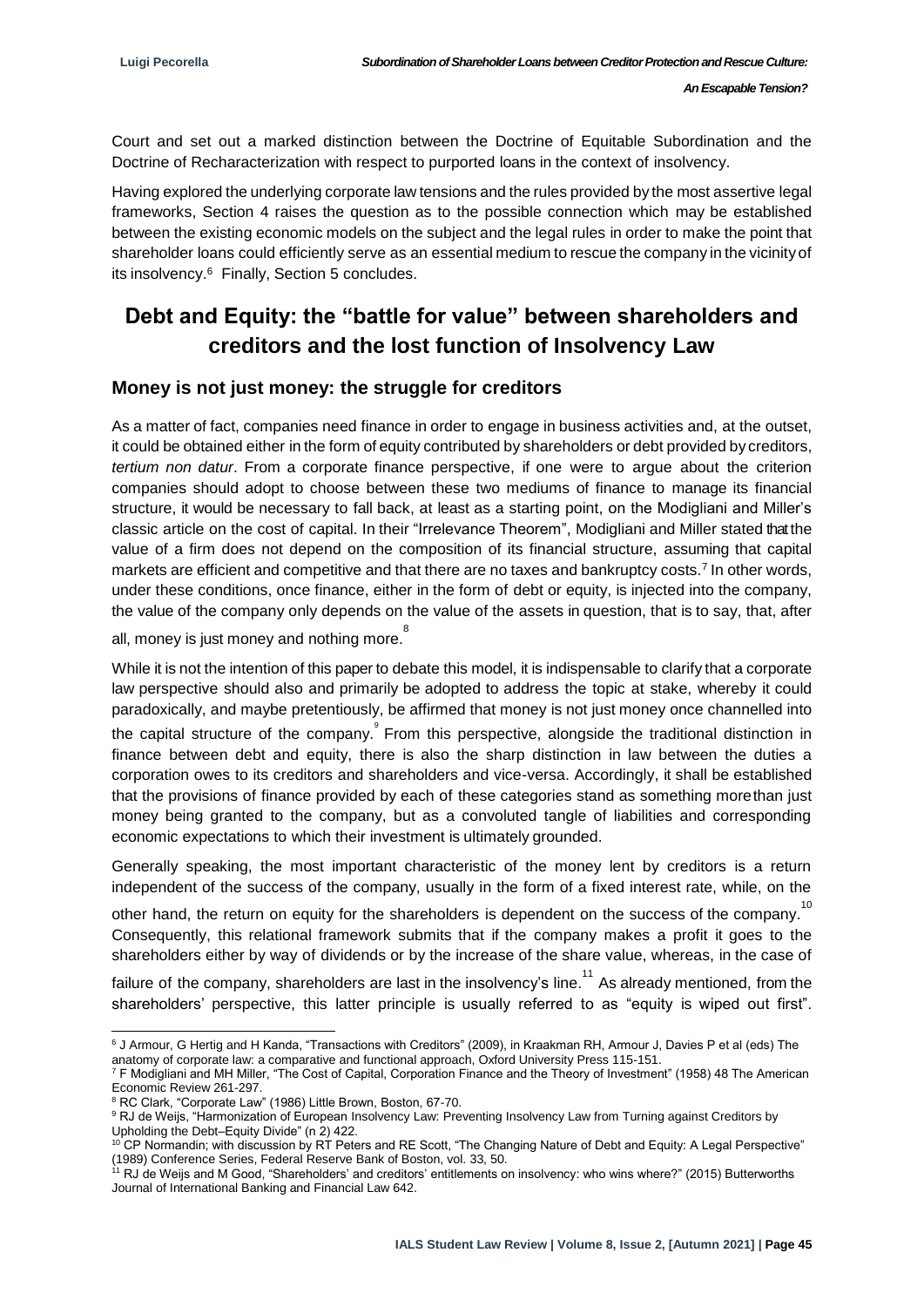Conversely, from the creditors' perspective, a fixed rate of return is agreed upon for a priority right to payment over shareholders on insolvency or liquidation of the company. Ultimately, this "battle for value" between creditors and shareholders is indeed capable of affecting the choice as to how to invest in the company at a given point in time of its life cycle, having regard to the trade-offs with the company that each form of investment entails.

As it has been suggested, for purposes of dealing with this twofold relational network within a corporation, all the relevant rules regulating the legal position of creditors and shareholders could be

usefully understood through a "contractual approach".<sup>12</sup> From this perspective, a distinction could be drawn between two different contractual paradigms: complete contingent contracts, or discrete contracts, and relational contracts. On the one hand, one could describe debt contracts as discrete contracts where, at the time of contracting, the parties are assumed capable of agreeing on all the relevant terms governing their relationship. In this context, the law assists the contracting parties by providing them with default rules which are deemed as applicable unless explicitly opted out by them. On the other hand, the relationship between shareholders and the company can be viewed as a relational contract where conditions of uncertainty prevent the parties from drafting in detail all the relevant terms at the time of contracting.<sup>13</sup> This is due to the complexity that characterises the equity claims as ongoing relationships, whereby it is not feasible for the parties to anticipate all future contingencies and assign the corresponding risks. In this context, the law assists the shareholders by imposing, as a default rule, a general fiduciary obligation to the directors of the company according to which they must act so as to promote the success of the company and thus maximise the interests of both contracting parties.

Additionally, the position of creditors can also be evaluated efficiently in light of the notion of "non-

exclusivity"<sup>14</sup>, which in turn gives the opportunity to introduce the issue creditors invariably struggle with every time the company contracts a new form of debt. More specifically, "non-exclusivity" refers to the circumstance that a borrower, such as the company, may theoretically be able to borrow from a second set of creditors without having obtained the consent of the first set of creditors. As new debt gets piled onto the old one, the old creditors' expected payoff is affected since the probability of default increases

and the recovery value of old debts in the event of a default reduces. <sup>15</sup> Ultimately, "non-exclusivity" turns out to be one of the major concerns creditors try to protect themselves from in insolvency or liquidation and, therefore, it tends to play a crucial part also in the context of loans being provided by the shareholders.

### **Attraction for debt financing in the shareholders' perspective**

As previously mentioned, a company's capital structure may consist of a mix of debt and equity respectively financed by creditors and shareholders, which are normally conceived as separate persons. Both from a corporate finance and legal perspective, the traditional distinction between these two categories and their respective relationship with the company seems to get blurred if a shareholder goes beyond his role as an equity provider and becomes a creditor of the company.<sup>16</sup> While it is undeniable that the crucial question looms as to how such loans should be treated in an insolvency of the company, it is preliminarily worth looking at the legal and economic reasons whereby a shareholder may be attracted by the expectation of structuring its investment to the company as debt financing. From a legal viewpoint, while, on the one hand, the shareholder, as an equityprovider, is subject to the core rule according to which "equity is wiped out first", on the other hand, as a debt provider by way of a loan, it escapes such rule and grants itself a more favourable position in the insolvency line together with the external creditors. Moreover, this dynamic is exacerbated in the event the shareholder attains to

<sup>1</sup> <sup>12</sup> CP Normandin, "The Changing Nature of Debt and Equity: A Legal Perspective" (n 10) 75.

<sup>13</sup> CP Normandin, "The Changing Nature of Debt and Equity: A Legal Perspective" (n 10) 76.

<sup>14</sup> P Bolton, "Corporate Finance, Incomplete Contracts, and Corporate Control" (2014) 64 Journal of Law, Economics and

Organizations 74 <https://www0.gsb.columbia.edu/mygsb/faculty/research/pubfiles/6023/Bolton\_corporate.pdf.> .

<sup>15</sup> DS Bizer and PM De Marzo, "Sequential Banking" (1992), 100 Journal of Political Economy 41–61.

<sup>16</sup> RJ de Weijs and M Good, "Shareholders' and creditors' entitlements on insolvency: who wins where?" (n 11) 642.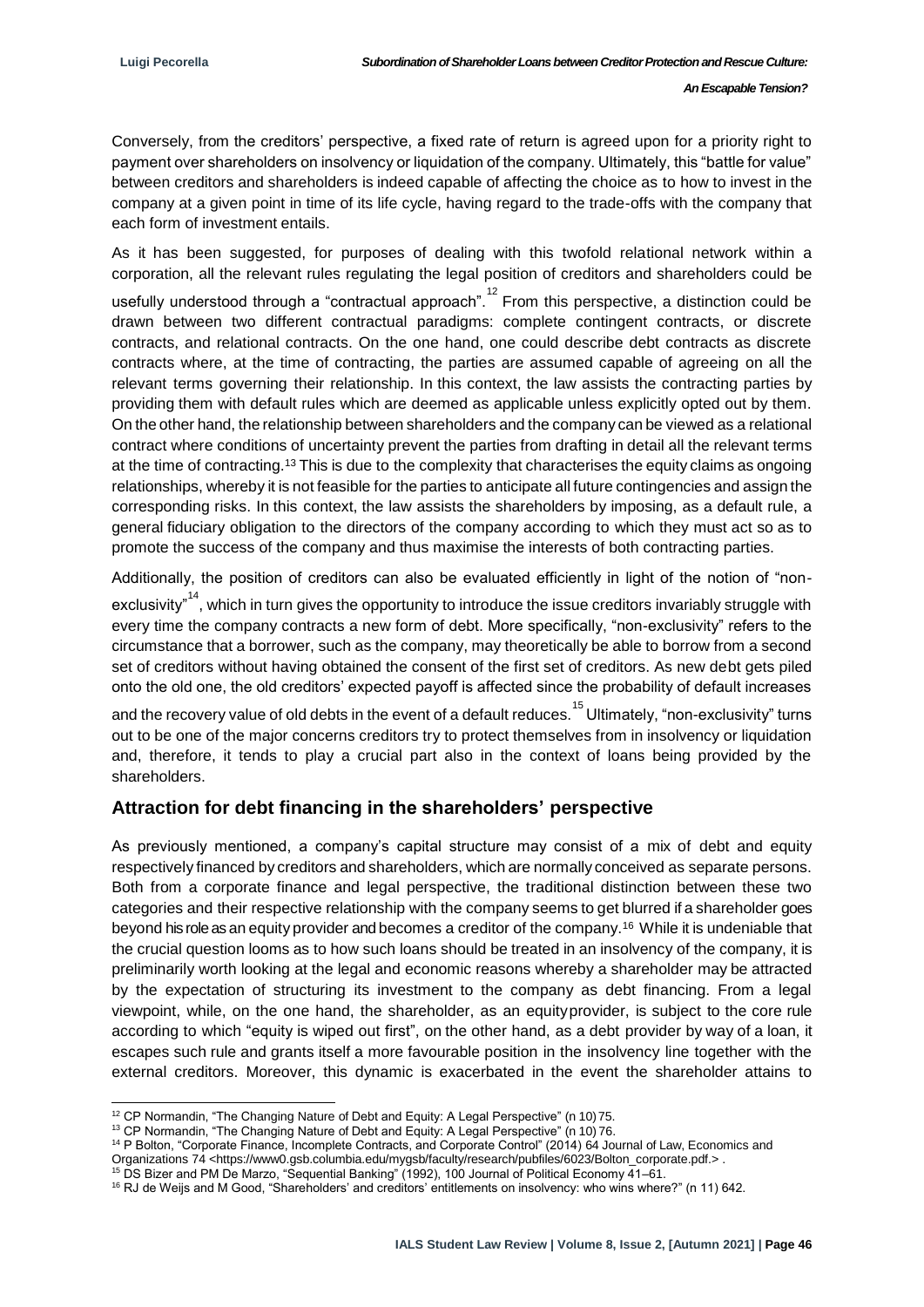structure its loan as a secured loan: on such an occurrence, whether the security is designed as a pledge, a mortgage, or a floating charge on the company's real estate and inventory, the shareholder, in the context of an insolvency or liquidation, could always invoke its security rights and thus receive

back the whole of its investment ahead of other unsecured creditors.<sup>17</sup> In other words, as it has been effectively defined, the security enables the shareholders to "have their cake and eat it too".<sup>18</sup>.

In the end, both in the case of an unsecured and secured loan, the economic advantage the shareholder acquires is significant, since, in the event of a downside scenario for the company, it would be able to present itself as a creditor and thus actively participate in the insolvency or liquidation distribution, whilst, in the case of a favourable scenario, it would still be entitled to profits, either in the form of dividends or shares, having also invested risk-bearing capital. In conclusion, it is convenient to categorise the behaviour of the shareholders and their tendency towards debt finance within the bigger picture of the above-mentioned "battle for value" against creditors in financially distressed companies as shareholders try to gain the upper hand acting as creditors rather than equity providers upon an insolvency <sup>19</sup><br>proceeding.<sup>19</sup>

Against this backdrop, which aims to elucidate on the shareholders' position in this area, it is even more important to scrutinize the function that Insolvency Law should maintain when dealing with the practice of shareholder loans. In this respect, the focus is on whether Insolvency Law is, by itself, capable of upholding the principles upon which it is grounded, especially having regard to the position of creditors. Following this approach, a light on what the proper function of Insolvency Law should be is excellently shed by Thomas J. Jackson as he emphasizes that, upon insolvency, the primacy of shareholders, which transpires from the rule of limited liability, is replaced by that of creditors, and, consequently, "Bankruptcy Law" shall be presented as a kind of expropriation of the shareholders for the benefits of creditors.<sup>20</sup>

In Jackson's words:

-

In bankruptcy, the unsecured creditors of an insolvent debtor can be viewed as the new equity owners of the debtor and hence entitled to what the debtor was entitled to outside of bankruptcy.<sup>21</sup>

In light of the above, there is a manifest distortion caused by the practice of shareholder loans to the role of Insolvency Law. Once again, the point shall be stressed that the corporate finance and law distinction between debt and equity is not merely descriptive and Insolvency Law shall therefore be capable of upholding such partition. Ultimately, in this area, the foundations of Insolvency Law appear to be disregarded as much as the presumption that shareholders are the ones to be entitled to profits because they have invested in risk-bearing capital. As a radical outcome, it could also be claimed that such distortion casts a long shadow on the corporate form of limited liability, for it is grounded on the presumption that shareholders have, at least, some "skin in the game" as they invest in the company.<sup>22</sup>

The final question that results out of this picture is why a shareholder, having originally contributed equity to the company, should keep on being an equity contributor when it could be accorded the same rights and economic expectations in insolvency as an external creditor by way of simply lending to the company. In other words, it doesn't seem unfitting to emphasize that Insolvency Law would completely

<sup>&</sup>lt;sup>17</sup> RJ de Weijs, "Harmonization of European Insolvency Law: Preventing Insolvency Law from Turning against Creditors by Upholding the Debt–Equity Divide" (n 2) 418.

<sup>&</sup>lt;sup>18</sup> DA Skeel and G Krause-Vilmar, "Recharacterisation and the Nonhindrance of Creditors" (2006), 7 European Business Organization Law Review 283.

<sup>&</sup>lt;sup>19</sup> RJ de Weijs, "Harmonization of European Insolvency Law: Preventing Insolvency Law from Turning against Creditors by Upholding the Debt–Equity Divide" (n 2) 405.  $20$  Ibid 414.

<sup>&</sup>lt;sup>21</sup> TH Jackson, "The Logic and Limits of Bankruptcy Law" (1986), Harvard University Press, Cambridge, 21.

<sup>&</sup>lt;sup>22</sup> FH Easterbrook and DR Fischel, "The economic structure of corporate law" (1991), Harvard University Press, Cambridge, 67-70.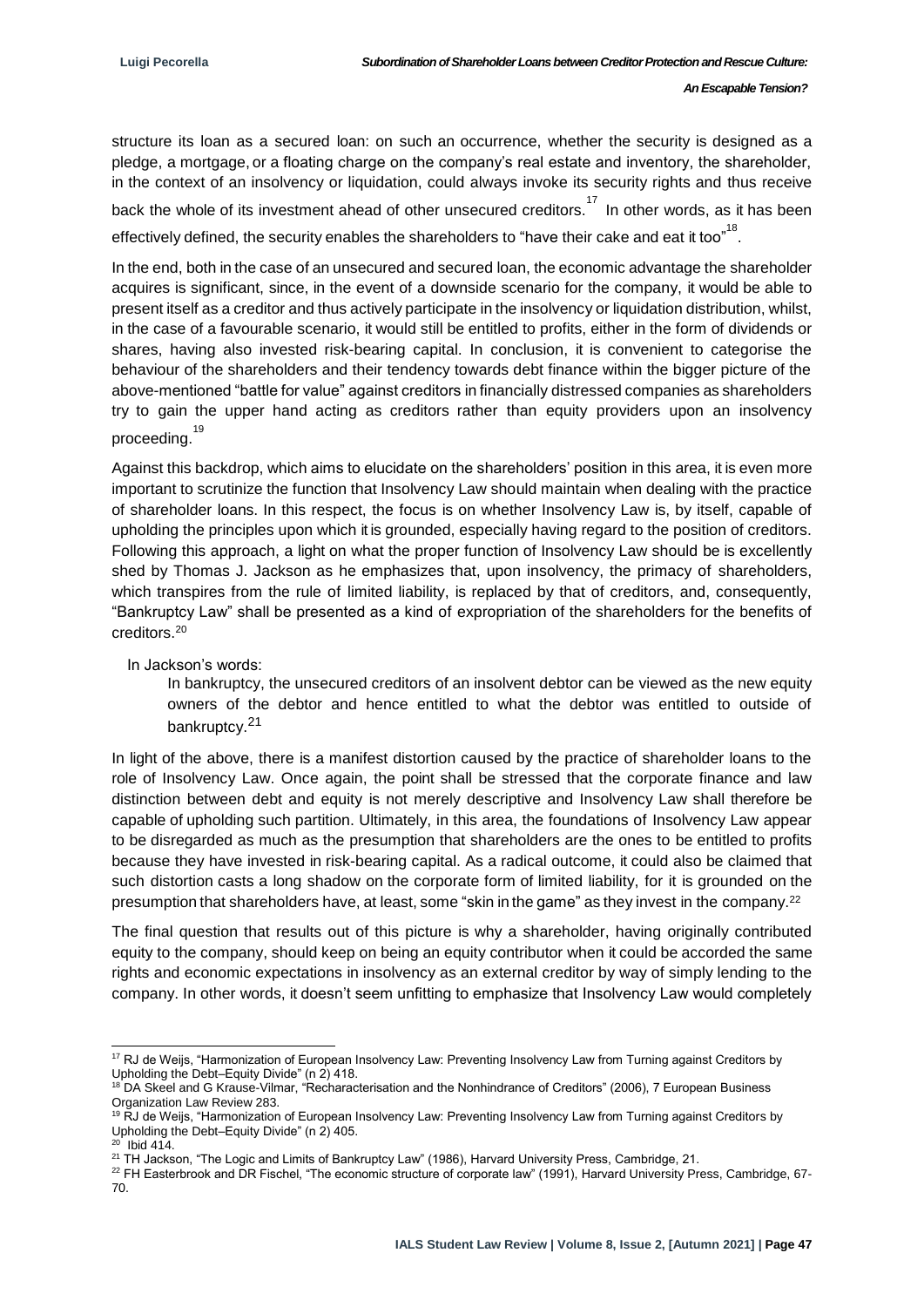misplace its foundational function as debt-collection law, and thus as creditor-law, in the event the shareholders were entitled to stand in such a "win-win" state of affairs with no limitations whatsoever.

### **Why fretting over the subordination rule?**

Having presented the matter which could be hereafter referred to as the "lost function of Insolvency Law" in the context of shareholder loans, it is now time to introduce the rule that has long been claimed as the most effective medium to restore it: the principle of subordination of shareholder loans in insolvency proceedings. While a detailed assessment and description of this rule and its applicability is subject to the comparative legal analysis referred to in Section 3, it is preliminarily worth back-tracking to ask the simple question: why should a jurisdiction fret over such rule? Or, in other words, does the principle of subordination of shareholder loans *really* make a difference in the way companies are financed by their investors? Since such an evaluation necessarily involves an empirical analysis, the answer must be a firm "yes" given the impact shareholder loans regularly have on the stage of distribution. In particular, a reference shall be made to the extensive work carried out by Professor R.J. de Weijs on the topic<sup>23</sup>. Following the examination of several insolvency proceedings in many jurisdictions, he ultimately concluded that, in all the cases, companies are financed by shareholder loans rather than by capital, as shareholder loans amount to more than 50% of the outstanding debt. As a follow-up to such considerations, he was eventually able to show the difference that the application of the rule of subordination makes to the pay-out percentage ordinary creditors would be entitled to compared to that, lower one, they would be entitled to if shareholder loans were treated as ordinary external debt.

In conclusion, a detailed regulation under Insolvency Law of the practice of shareholder loans is capable of substantially affecting the way companies are financed. In particular, there is a strong preference toward the capitalisation of the companies by way of equity provided by the shareholders and it, notably, suggests a clear-cut emphasis on the function of Insolvency Law as "creditor law", thus upholding the debt and equity divide. From this perspective, the legal disciplines hereafter assessed shall be conceived as particular ways of tackling the problem, having regard to the different corporate policy choices that each jurisdiction aims to pursue, and which are reflected in the legal norms.

### **Shareholder loans under US and German law: the long-claimed lever of creditor protection**

#### **The capital versus loan question**

Having presented the issue of "the lost function of Insolvency Law", one cannot leave aside the following question: do we call an advance made by a shareholder a loan rather than a capital contribution? Such enquiry is pivotal to introduce the topic at stake and understand the material implications that the application of the different rules infers.

As a mere example, there is a sharp distinction between the US and the German rules commanding the subordination of shareholder loans. On one side, the US Doctrine of Recharacterization, on the other, the conditions required by the respective courts for their applicability. In particular, while the first sets of rules require the subordination of the loan granted by a shareholder to the claims of external creditors without questioning the legalqualification of the advance made by the shareholder, i.e. a loan, the Doctrine of Recharacterization involves a process whereby an advance apparently presented as a loan by a shareholder is subsequently treated as equity (with all the substantial consequences such a qualification implies) thus determining whether a debt actually exists.<sup>24</sup>

<sup>-</sup><sup>23</sup> RJ de Weijs and M Good, "Shareholders' and creditors' entitlements on insolvency: who wins where?" (n 11) 642-643.

<sup>&</sup>lt;sup>24</sup> Sprayregen, Friedland, Brighton, Bianca, "Recharacterization of Debt to Equity: An Overview, Update, and Practical Guide to an Evolving Doctrine" (2004) Annual Survey of Bankruptcy Law 2.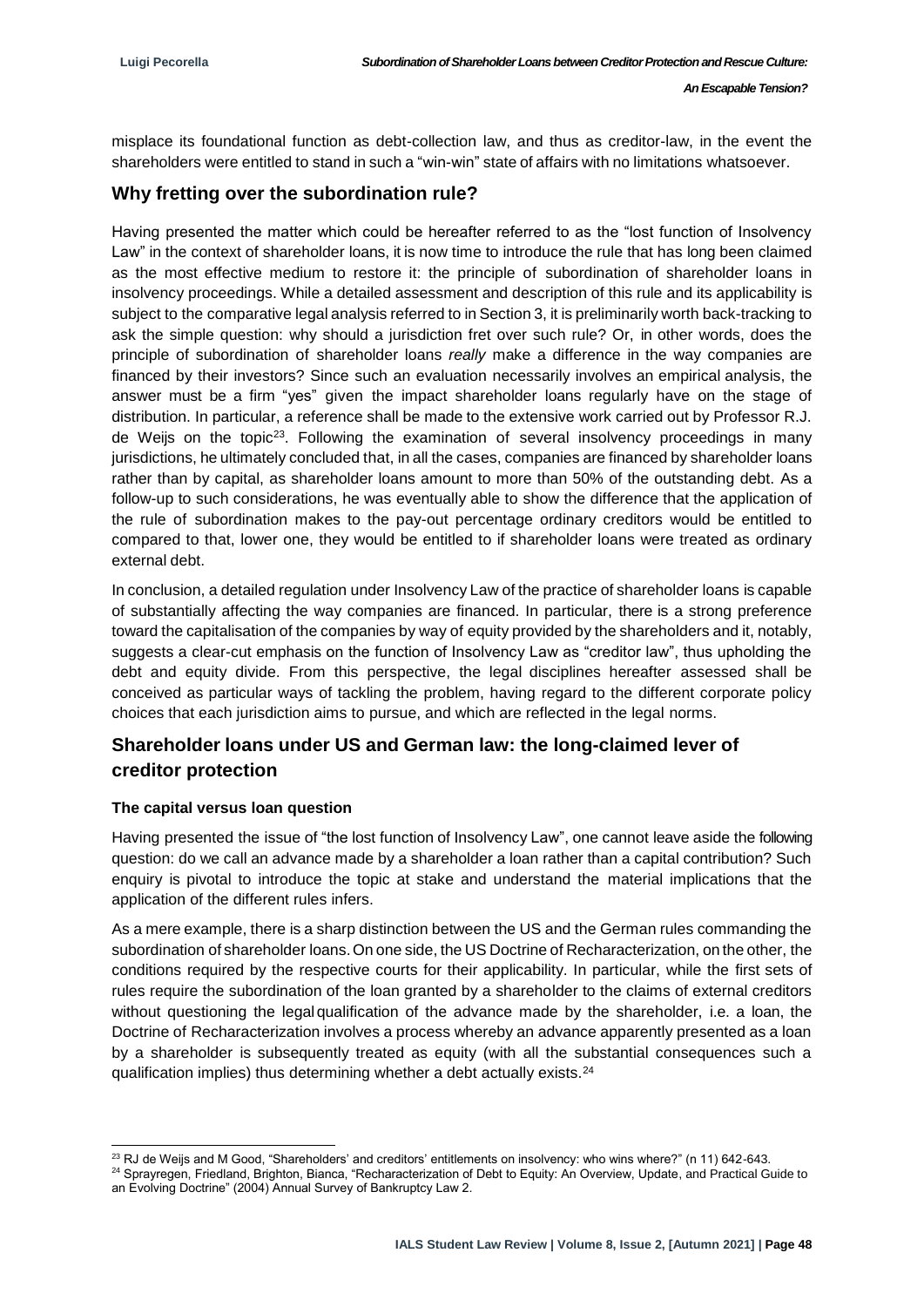Accordingly, as much as the loan versus capital question is concerned, the touchstone for many of the cases<sup>25</sup> is undoubtedly *Pepper v. Litton.*<sup>26</sup> Although there are several other cases that deserve to be considered in this area<sup>27</sup>, this one stands amongst all because of its famous dictum<sup>28</sup> stating that a shareholder loan's claim may be treated as capital investment and thus disallowed.<sup>29</sup> Furthermore, this judgment was also the first one to encompass the combination of the terms "equity" and "subordination", infusing a huge influence amongst the bankruptcy courts in the years that followed.<sup>30</sup> Above all, this judgment provided the bankruptcy courts with a criteria that could be applied to detect which debt advanced by a shareholder could be treated as equity. Always bearing in mind that different decisions consider and stress different criteria, depending on the facts of the case, it could be stated that a decisive criterion in answering the capital versus loan question often lies in the circumstances of a corporation especially where a corporation is undercapitalised.

In turn, the undercapitalisation of the corporation is usually spotted considering the ratio of the shareholder loans to their invested capital, whereby high ratios of debt to equity have usually resulted in decisions that the advances made by the shareholders were capital. $31$ 

Alongside the undercapitalisation criterion, the practice of shareholder loans tends to stand on another crucial and factual circumstance: whether the shareholder was a controlling member capable of exploiting the information it could possess as an "insider" when granting a loan instead of a capital contribution. As it has been mentioned in Section 2, a shareholder of this status is capable of masking its intention to the company as a debt to avoid the "equity is wiped out first" rule, circumventing the principle Insolvency Law stands to uphold. While such circumstances could indeed trigger and fall foul of the Doctrine of Equitable Subordination. It could also be regarded as an "inequitable conduct", as it is explored in Section 3.2. This was illustrated in the landmark case of *Taylor v. Standard Gas & Electric*  Co.<sup>31</sup> The case dealt with a parent company (the Parent) that had completely dominated the affairs of its subsidiary (Deep Rock) managing its business at the Parent's own advantage and interest and having no regard to the good concern of the subsidiary and its creditors.<sup>32</sup> Crucially, the Court stated that Deep Rock had found itself in financial difficulty because of the Parent's mismanagement determined by the large sums the latter had advanced to the subsidiary and because of which it had requested the approval of a compromise in a reorganisation proceeding against Deep Rock. Consequently, the Court announced what came to be known as the "Deep Rock Doctrine",<sup>33</sup> rejecting the reorganization plan and condemning both the undercapitalisation of Deep Rock and the mismanagement which both resulted from the domination by the Parent. Finally, this judgment is key for one more thing. While before the announcement of the "Deep Rock Doctrine", in analogous circumstances, the courts had sought to totally exclude the claim of a parent company in the proceedings against one of its subsidiaries, after the judgment they began, more simply, to subordinate such claim to the other unsecured claims. Importantly, this goal was not achieved by way of piercing the parent's veil as had been done previously, but by proving the domination and the mismanagement of the parent toward the subsidiary. 34

<sup>1</sup> <sup>25</sup> JS Cohen, "Shareholder Advances: Capital or Loans" (1978) 52 Am. Bankr. L.J. 259-275.

<sup>26</sup> *Pepper v. Litton*, 308 U.S. 295 (1939).

<sup>&</sup>lt;sup>27</sup> E Everett, "Subordinated Debt – Nature and Enforcement" (1965), The Business Lawyer 20, no. 4, 953- 987

<sup>&</sup>lt;https:[//www.jstor.org/stable/40684025?seq=1#page\\_scan\\_tab\\_contents>](http://www.jstor.org/stable/40684025?seq=1&page_scan_tab_contents).

 $28$  "And so-called loans or advances by the dominant or controlling stockholder will be subordinated to claims of other creditors and thus treated in effect as capital contributions by the stockholder not only in the foregoing types of situations, but also where the paid-in capital is purely nominal, the capital necessary for the scope and magnitude of the operations being furnished by the stockholder as a loan*".*

<sup>29</sup> JS Cohen, "Shareholder Advances: Capital or Loans" (n 25) 259.

<sup>&</sup>lt;sup>30</sup> DG Carlson, "The Logical Structure of Fraudulent Conveyances and Equitable Subordination" (2002) Cardozo Law School, 50 Working Paper Series 24.

<sup>31</sup> Taylor v. Standard Gas & Electric Co., 306 U.S. 307 (1939).

<sup>32</sup> JS Cohen, "Shareholder Advances: Capital or Loans" (n 25) 260.

<sup>33 &</sup>quot;No plan ought to be approved which does not accord the preferred stockholders a right of participation in the equity in the debtor's assets prior to that of the inequitable parent/creditor, and at least equal voice with the parent/creditor in the management".

<sup>34</sup> A.S. Herzog, J.B. Zweibel, "The Equitable Subordination of Claims in Bankruptcy" (1961) 15 Vand. L. Rev. 105.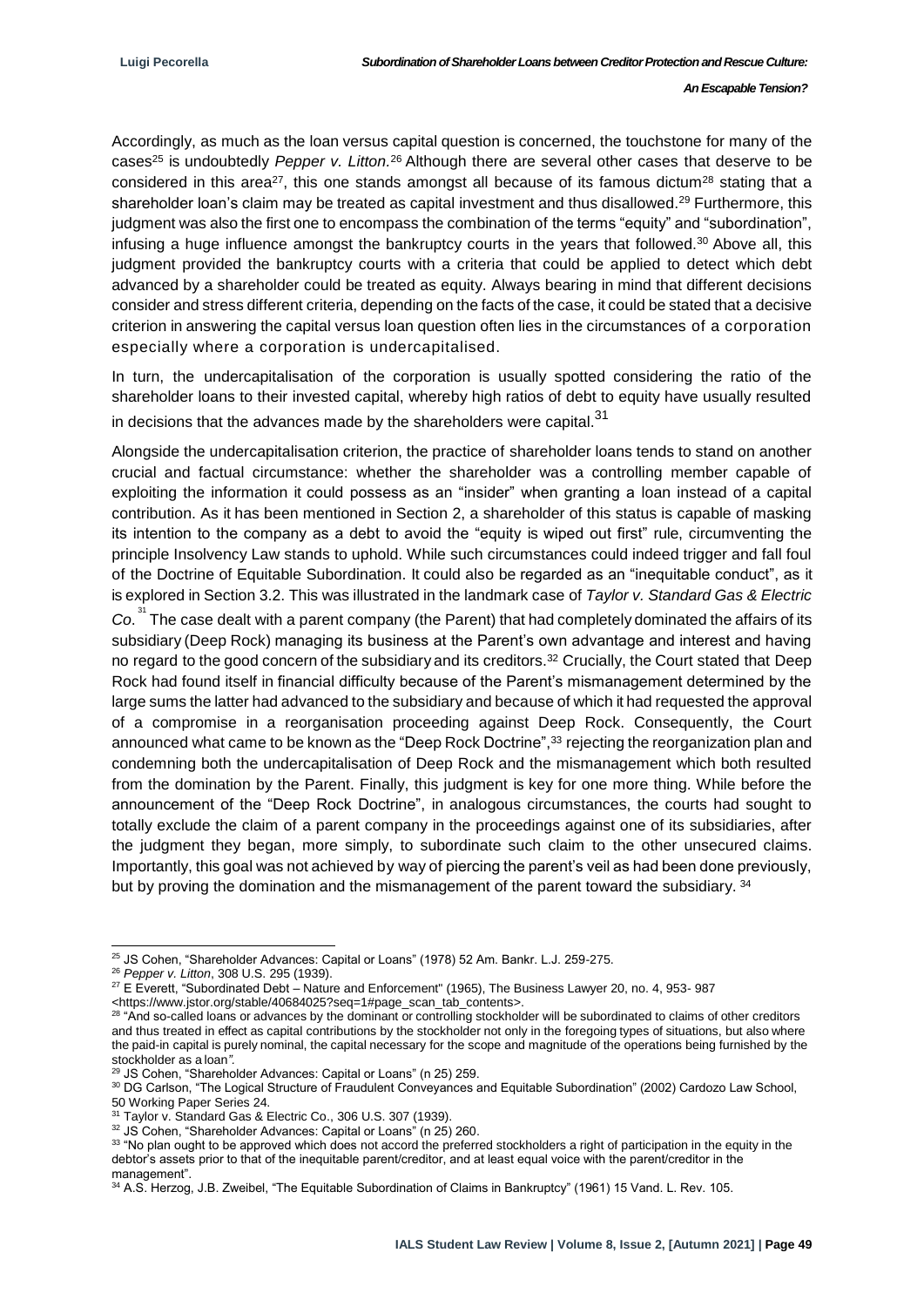*An Escapable Tension?*

### **The Doctrine of Equitable Subordination**

Following the landmark decisions of the bankruptcy courts concerning the issue of capital versus loans, the landmark Doctrine of Equitable Subordination will now be approached. As has been pointed out above, as a starting point in an equitable subordination analysis a court may examine whether a legitimate creditor is engaged in inequitable conduct. If this is the case, the remedy which has been developed consists of the subordination of that creditor's claim to that of the other creditors, but only to the extent necessary to remedy the inequitable conduct. This is exactly the conclusion reached in the landmark case *Benjamin v. Diamond* (*In re Mobile Steel Co.),*<sup>35</sup> which brought clarification to the Doctrine. Hence, at the outset, courts developed the doctrine by applying their equitable powers in order to ensure that a claimant in a bankruptcy proceeding, who had engaged in "unfair or fraudulent conduct" to the detriment of the debtor or other creditors, was sanctioned in a just and fair manner.<sup>36</sup>

Following from the *Mobile Steel Co* decision, the Doctrine was finally endowed with a test capable of marking the limits and the conditions for its applicability. Essentially, the application of the Doctrine depended on three essential conditions which have been left unchanged ever since: (1) the existence of inequitable conduct on part of the creditor/claimant; (2) a causal link between such conduct and the detriment suffered by other creditors or, alternatively, unjust enrichment or advantage on the creditor/claimant; and (3) that the subordination of the claim by way of equity was not inconsistent with the provisions of the Bankruptcy Code. Moreover, as an equitable remedy, the subordination could only operate to compensate the prejudice suffered by the other creditors,<sup>37</sup> with the burden of the proof with respect to the existence of such conditions being imposed on the plaintiff.

With respect to the third condition, it is now possible to state that it does not constitute an effective restriction to be evaluated anymore, since the introduction of § 510(c) of the U.S Bankruptcy Code in 1978 which ultimately codified the power of the bankruptcy courts to subordinate claims on grounds of "principles of equitable subordination". As a matter of fact, the confirmation of such power in the Bankruptcy Code, although completely leaving the task to shape the principles in question to the established and forthcoming case law, at least resulted in the self-evident consistency of equitable subordination with the provisions of the Bankruptcy Code.<sup>38</sup>

Notwithstanding the "new order" established by Mobile Steel Co. and the coeval introduction of § 510(c) in the Bankruptcy Code, the Doctrine was still left with a lot of uncertainty. Specifically, there were still many doubts surrounding the definition of "inequitable conduct of the creditor", which, in turn, made the enforceability of the Doctrine itself very nebulous. Since the Code had been left silent with respect to the criteria to be used to define what inequitable conduct could be, it was once again up to the courts to provide the Doctrine with the right tools to operate effectively. It is thus now reasonable to draw the connection between the findings referred to in Section 3.1 and the doctrine at stake. In particular, amongst the criteria mostly used, the undercapitalisation of the debtor corporation has always been critical.

Accordingly, in cases where the controlling shareholder or the parent company granted a loan, their debt could be subordinated if the corporation which benefited from the loan proved to be manifestly undercapitalised at the time the loan was granted, having regard to its corporate objectives. The same outcome would result when, at the time the loan was advanced, a well-informed external creditor would

have not contributed the same amount of debt.<sup>39</sup> Despite the elaboration of certain criteria to determine the extent necessary for the undercapitalisation to qualify a loan being granted as an inequitable

<sup>1</sup> <sup>35</sup> Matter of Mobile Steel Co., 563 F.2d 692 (5th Cir. 1977).

<sup>36</sup> Sprayregen, Friedland, Brighton, Bianca, "Recharacterization of Debt to Equity: An Overview, Update, and Practical Guide to an Evolving Doctrine" (n 24) 4-5.

<sup>37</sup> RC Clark, "Corporate Law" (n 8) 61.

<sup>38</sup> JW Dickens, "Equitable Subordination and Analogous Theories of Lender Liability: Towards a New Model of "Control" (1987) 65 Texas L. Rev 814.

<sup>39</sup> D Vattermoli, "La Subordinazione "Equitativa" (*Equitable Subordination*)" (2009) 6 Rivista delle Società 1408.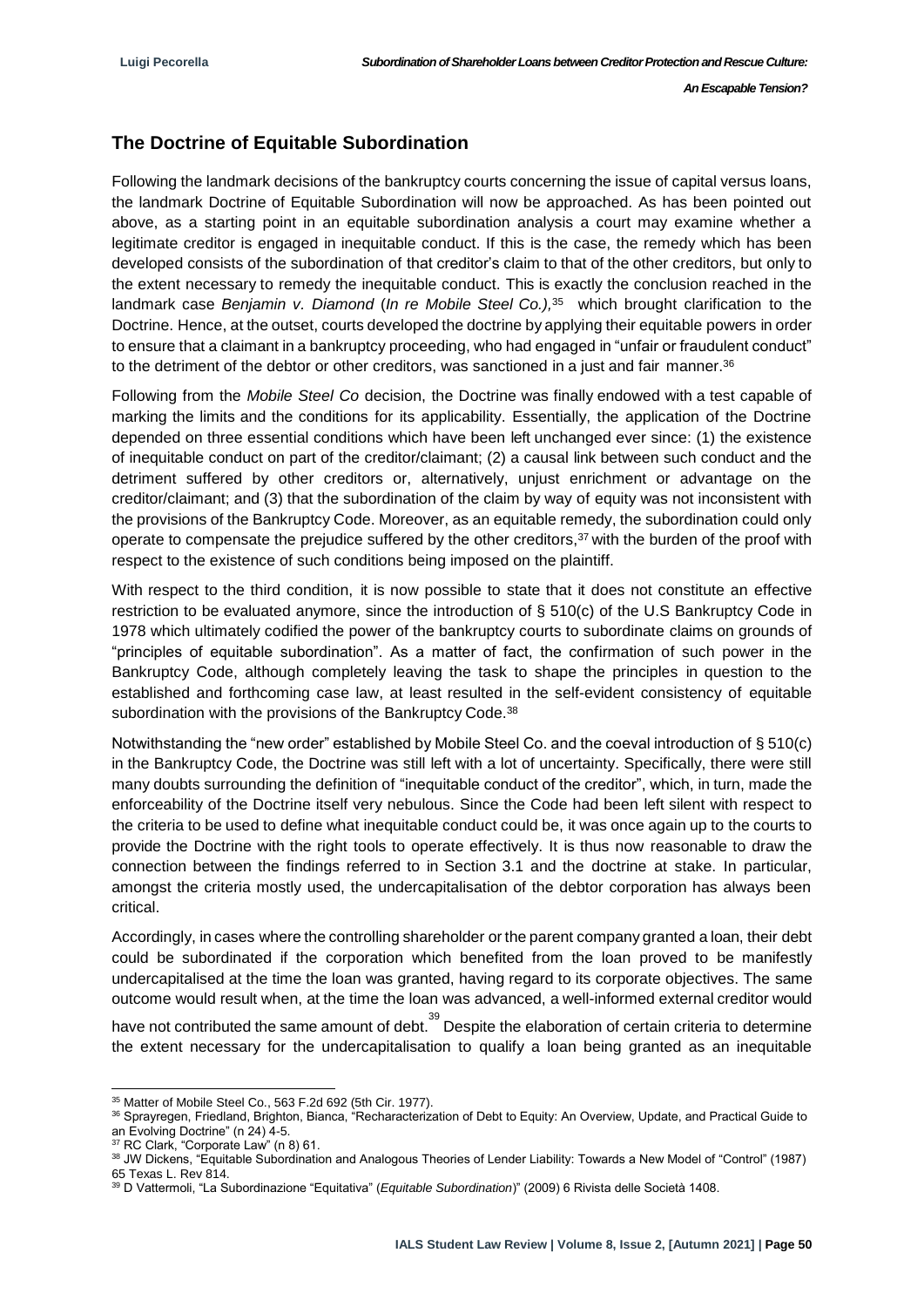conduct, such as the debt-to-equity ratios referred to in Section 3.1., there has never been a commonly accepted standard. Consequently, such circumstances have always infused the judges with a high degree of discretion when deciding on the existence of inequitable conduct.<sup>40</sup>

On the other hand, one issue seems not to be controversial: the existence of inequitable conduct consisting of the behaviour of shareholders granting loans instead of capital contributions is not dependent on the subjective will of the lender. In other words, where the corporation is undercapitalised, the debt in question will be subordinated both in the case the shareholder truly intended to grant a loan and in the case where the shareholder sought to camouflage a capital contribution as debt.<sup>41</sup>

However, despite its relevance, it is the opinion of the majority of the scholars,  $42$  as much as of the bankruptcy courts, that the sole undercapitalisation of the debtor corporation is insufficient to constitute the ground for the subordination, thus requiring the coexistence of other inequitable conducts. As it is set out in Section 3.3., this feature, concerning the weight undercapitalisation has in the analysis the courts carry out in thisarea, is essential to study the differences and the interactions between the Doctrine of Equitable Subordination and the Doctrine of Recharacterization. In a recharacterization analysis, unlike in an equitable subordination one, undercapitalisation may be enough to prompt the recharacterization of debt into equity, without the need to spot any other inequitable elements. Likewise, it is feasible to envision the occurrence of an inequitable conduct in the absence of an undercapitalisation's situation, especially in the context of corporate groups, where the conduct resulting from the domination of the parent over its subsidiaries could be regarded as inequitable *per se*. 43

Moving on to the second condition required for the applicability of the Doctrine of Equitable Subordination, namely the detriment suffered by other creditors or, alternatively, an unjust enrichment or advantage on the creditor-claimant, there seems to be less confusion. Generally, this condition is satisfied when the competing creditors receive less out of the bankruptcy proceedings than what they would have received if the inequitable conduct had not taken place. Notably, the correct assessment and measurement of this damage suffered by the creditors is essential to determine those ones to whom the debt of the claimant will be subordinated, as much as the exact amount of the claim that will need to be subordinated to remedy the inequitable conduct. Ultimately, it is thus correct to state that equitable subordination is subject to a "double limitation", both with respect to which competing creditors and the maximum amount of the claim to be subordinated.<sup>44</sup>

#### **The Doctrine of Recharacterization**

When delving into recharacterization in the context of the capital versus loan, it is common sense to think of the situation of debt being recharacterized into equity, and consequently being treated as such upon a bankruptcy proceeding. From this perspective, it is correct to introduce the Doctrine of Recharacterization as a judicial development whereby a bankruptcy court causes debt that has been granted to a corporation, or at least something the parties to the transaction characterised as such, to be converted into equity.<sup>45</sup> While it is fundamental to understand the consequences such doctrine determines toward a given bankruptcy claim and appreciate its relationship with the Doctrine of Equitable Subordination, it is preliminarily worth looking at its origins.

At the outset, the Doctrine originated from some bankruptcy courts which started subordinating claims by way of recharacterizing purported debt transactions as equity contributions by using their general

<sup>41</sup> Note, "Subordination of Stockholder Loans on the Ground of Corporate Undercapitalization" (1963) 23 Md. L. Rev. 260 ss.

<sup>42</sup> R Posner, "The Rights of Creditors of Affiliated Corporations" (1976), 43 U. Chi. L. Rev. 518; M. Nozemak, "Making Sense Out of Bankruptcy Courts' Recharacterization of Claims: Why Not Use § 510

(c) Equitable Subordination?" (1999) 56 Wash. & Lee L. Rev. 700.

-

45 Sprayregen, Friedland, Brighton, Bianca, "Recharacterization of Debt to Equity: An Overview, Update, and Practical Guide to an Evolving Doctrine" (n 24) 2.

 $^{40}$  R Schlesinger, "Acceptable Capital Structures: How Thin Is Too Thin?" (1952) 5 Florida L. Rev. 355 ss.

<sup>43</sup> JM Landers, "A Unified Approach to Parent, Subsidiary, and Affiliate Questions in Bankruptcy" (1975), 42 U. Chi. L. Rev. 622 ss.

<sup>44</sup> D Vattermoli, "La Subordinazione "Equitativa" (*Equitable Subordination*)" (n 40) 1410.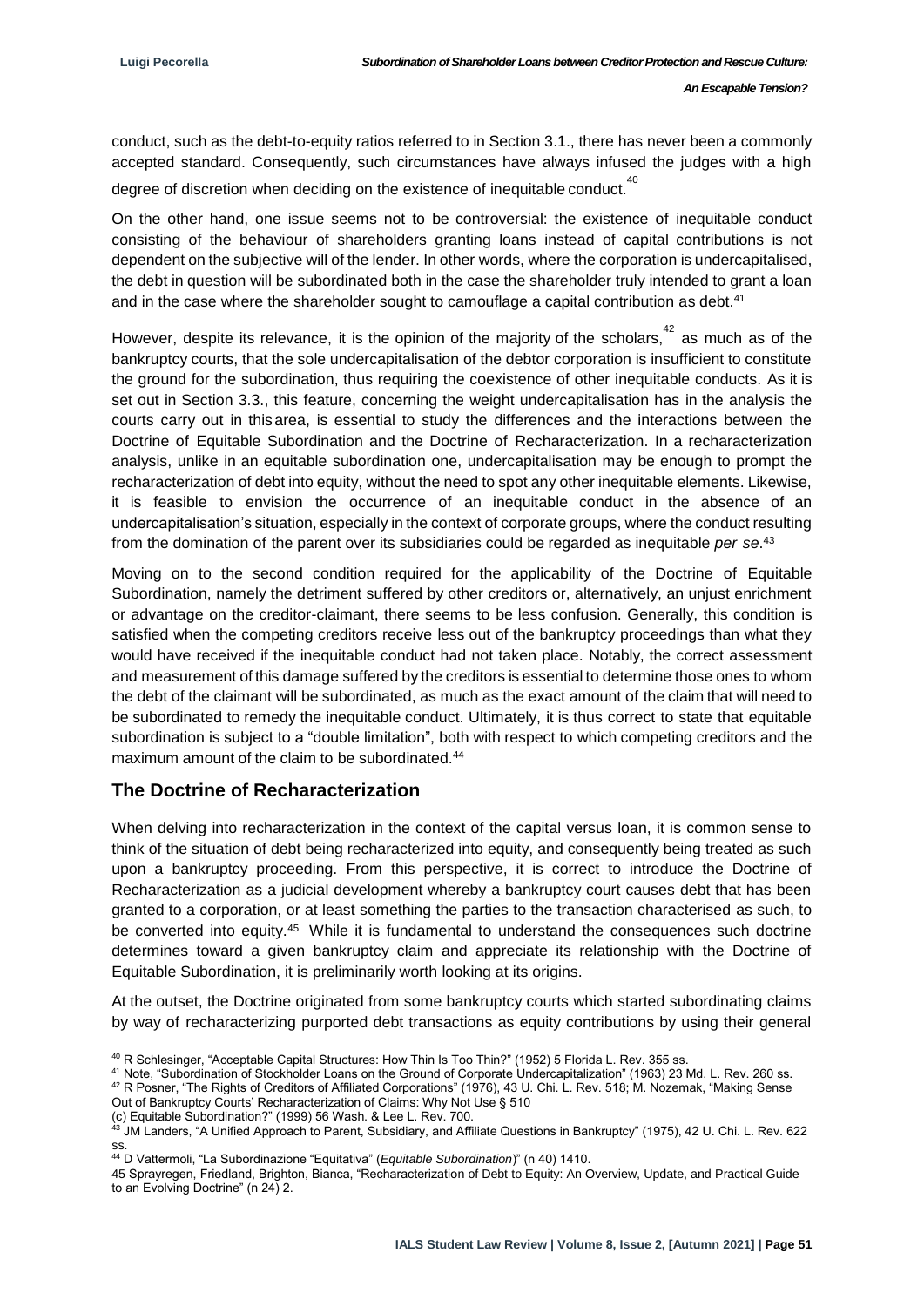equitable powers.<sup>46</sup> This time, unlike equitable subordination which had been expressly codified in §510(c), the courts were not bestowed with the power to recharacterize by a specific provision of the Bankruptcy Code, but they derived it indirectly from §105, which grants bankruptcy courts the authority to "issue any order, process or judgment that is necessary or appropriate to carry out the provisions" of the Code.<sup>47</sup> It is the lack of a specific code provision on the recharacterization of bankruptcy claims that has always fuelled the debate amongst the courts with respect to the factors to consider for the application of the Doctrine.

In this context, the landmark case is *AutoStyle Plastics*. <sup>48</sup> This case, beyond settling the debate with respect to the authority to recharacterize claims in favour of those courts that had derived such power from § 105, is mostly cited for the adoption of an eleven-factor test for the applicability of the Doctrine. Although it is not the purpose of this paper to analyse each of these factors in detail, since such scrutiny would inevitably overlap with those carried out by leading and way more exhaustive papers on the topic,<sup>49</sup> it shall be pointed out that no one factor is decisive alone and that their assessment is factsensitive on the circumstances of the case.

Against this background, once again, a connection should be established between the discussion referred to in Section 3.1 and 3.2 with respect to the undercapitalisation factor. In fact, it is submitted that the occurrence of an undercapitalisation situation constitutes the ideal playing field to draw a comparison between the doctrine at stake and the doctrine of equitable subordination. Generally, it has been reported<sup>50</sup> that courts scrutinise the undercapitalisation question in a recharacterization analysis just as they would normally do in the context of equitable subordination. This means, building on the criteria referred to in Section 3.1., that the courts would look at the amount of capital in the debtor corporation at the time of the transaction as much as to the amount of control shareholders exercise.

Nevertheless, as pointed out in Section 3.2, undercapitalisation, without inequitable conduct, is usually regarded as insufficient to justify equitable subordination, whereas, it may be sufficient to cause the recharacterization of a purported loan into an equity claim. This is due to the consideration that, notwithstanding the similarities as to their effect, debt recharacterization and equitable subordination amount to two distinct causes of action, whereby they could be regarded as mutually exclusive. Accordingly, it is important to remember that recharacterization cases focus on whether a debt actually exists, whereas equitable subordination cases deal with legitimate creditors and focus on whether an inequitable conduct has occurred. The difference is prominent since the result of the recharacterization of a claim in debt into a claim in equity is that the claimant is not satisfied until the bankruptcy estate pays all other creditors in full, in accordance with the pivotal "equity is wiped out first" rule. On the contrary, as pointed out in Section 3.2, in an equitable subordination's type of judgment, a debt gets subordinated to other creditors' claims subject to the abovementioned "double limitation" with respect to both the number of creditors to whom the claim will be subordinated (in accordance with the second condition of the Mobile Steel Co's "test of applicability") and the maximum amount of the claim that will need to be subordinated (due to the principle that the subordination must operate only to the extent it affords a remedy to an inequitable conduct).

In conclusion, one could truly state that the application of the Doctrine of Recharacterization tends to be way more severe from the standpoint of the claimant that has granted an alleged loan to a company. This ultimately results from the considerations that the analysis carried out by a court to recharacterize such claim does not need to prove the occurrence of inequitable conduct together with the circumstance

-

<sup>46</sup> M Nozemak, "Making Sense Out of Bankruptcy Courts' Recharacterization of Claims: Why Not Use § 510 (c) Equitable Subordination?" (n 43) 690.

<sup>47</sup> 11 U.S.C § 105(a).

<sup>48</sup> In re Autostyle Plastics, Inc., 269 F.3d 726 (6th Cir. 2001).

<sup>49</sup> D Skeel, Jr and G Krause-Vilmar, "Recharacterization and the Nonhindrnace of Creditors" (2006) (n 18) 277-279;

Sprayregen, Friedland, Brighton, Bianca, "Recharacterization of Debt to Equity: An Overview, Update, and Practical Guide to an Evolving Doctrine" (n 24) 14-18.

<sup>50</sup> M Nozemak, "Making Sense Out of Bankruptcy Courts' Recharacterization of Claims: Why Not Use § 510 (c) Equitable Subordination?" (n 43) 710-711.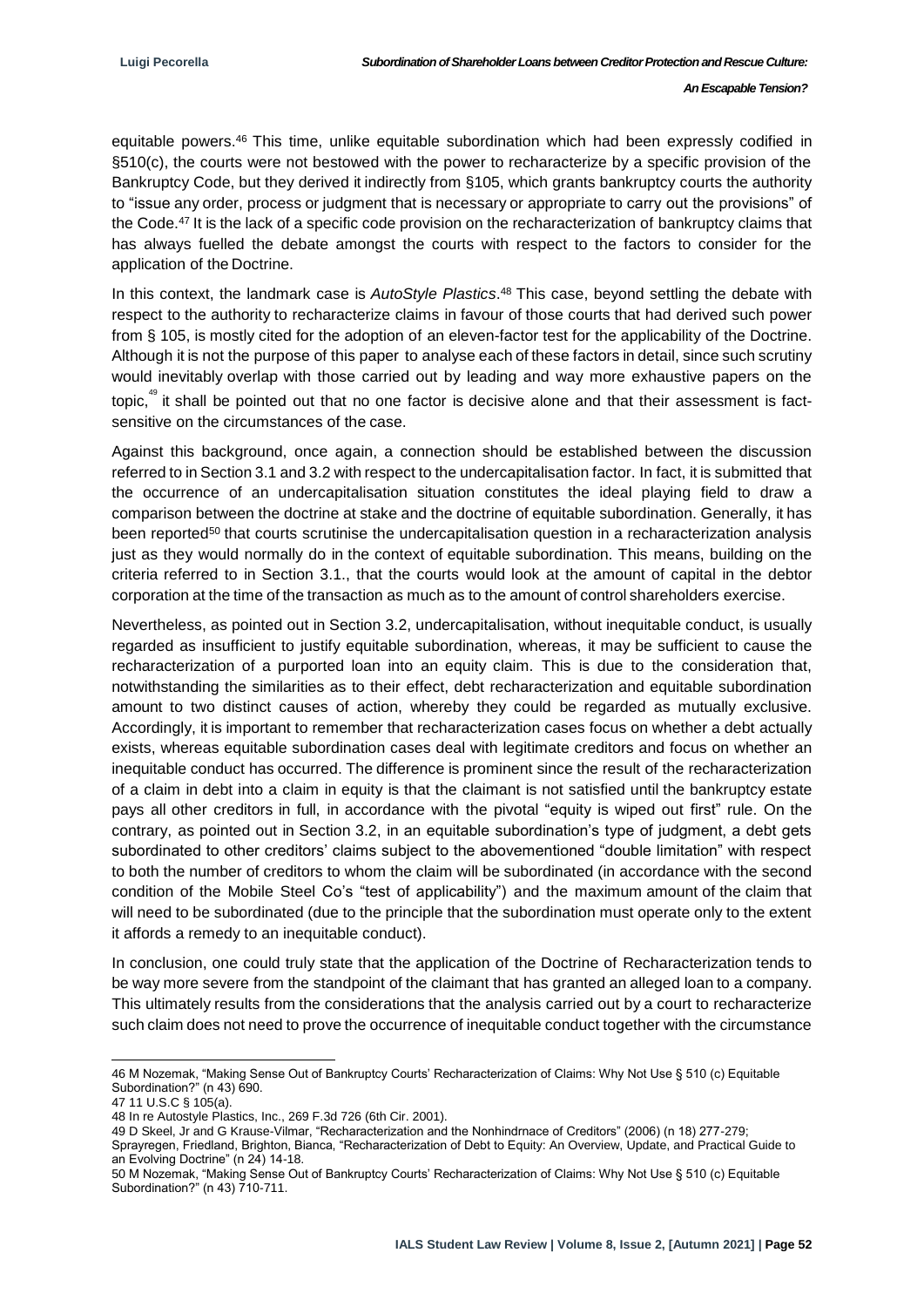that the recharacterization into equity brings automatically the claimant to the very last level of the insolvency line.

For the sake of completeness, it is also important to focus the analysis on the position expressed by those courts situated at the opposite side of the spectrum with respect to the positive affirmation of the power to recharacterize debt. The reference shall thus be made to the decision of the United States Court of Appeals for the Ninth Circuit Bankruptcy Appellate Panel's (B.A.P.) in *Unsecured Creditors'* 

*Committees of Pacific Express, Inc.v Pioneer Commercial Finding Corp.* (*In re Pacific Express, Inc.*). 51

This judgment stated that bankruptcy courts do not have the authority to recharacterize debt into equity, since this was not envisioned by the Code. In particular, such a conclusion was due to the refusal by the B.A.P. to adopt the analysis to distinguish between a loan or a capital contribution, which had originally been used by the tax courts and subsequently deemed by many bankruptcy courts as the one to implement also in a recharacterization scenario. As a drastic consequence, the B.A.P. thus ruled that all the actions resulting in the subordination of claims in bankruptcy proceedings necessarily had to be governed by § 510(c) and nothing else.  $5^{\circ}$  Such restrictive interpretation in relation to the courts' power to subordinate claims is revealing with respect to the underlying policy choice to the decision. In this respect, the tendency of the courts toward an easily realisable subordination of claims sends a clear signal to those insider creditors ready to make a loan to their troubled companies. As a matter of fact, those insiders, knowing that their claims could be subordinated regardless of the occurrence of an inequitable conduct on their part, would inevitably refrain from granting a loan, with the consequence that their troubled companies would potentially miss a great chance to resurrect.<sup>53</sup> Additionally, this dynamic is exacerbated by the fact that insider creditors are usually the only source of finance available to companies in the vicinity of insolvency.

Against this background, the decision projected in *Pacific Express* has the merit to reassure all lenders that their claims could not be subordinated where no inequitable conduct has occurred in accordance with § 510(c) of the Bankruptcy Code.<sup>54</sup>

#### **Shareholder loans under German Insolvency Law**

The argument relating to the legal treatment of shareholder loans under German Insolvency Law requires a preliminary admonition which is revealing of the underlying object of this paper. First of all, the following analysis, rather than being an outline of the German legislative framework on the subject, will serve as a significant point of comparison with the US one. Secondly, and as a consequence, the discussion will build upon the premise to introduce the topic referred to in Section 4 concerning the impact that policy choices made by the legislators may have on the practice of shareholder loans. Therefore, the German rules are here presented having been reformed in late 2008 by the Modernisierung des GmbH-Rechts und zur bekampfung von Missbrauchen (*MoMiG*) also known as the law on the Modernisation of the German Limited liability Company law.<sup>55</sup>

As a starting point, the core of the *MoMiG* consists of the extension of the rule of subordination to almost every kind of shareholder loan.<sup>56</sup> In order to appreciate the impact of such extension, it is important to recall the old law on the subject. Under the old law, commonly referred to as "law of equity substitution",<sup>57</sup> a shareholder loan could be subordinated if it was deemed to "substitute for equity" in

1

 $51$  In re Pacific Express, Inc., 69 B.R. 112 (B.A.P. 9<sup>th</sup> Cir. 1986).

<sup>52</sup> M Nozemak, "Making Sense Out of Bankruptcy Courts' Recharacterization of Claims: Why Not Use § 510 (c) Equitable Subordination?" (n 43) 691-692.

<sup>53</sup> M Gelter and J. Roth, "Subordination of Shareholder Loans from a Legal and Economic Perspective" (n 1) 9.

<sup>54</sup> M Nozemak, "Making Sense Out of Bankruptcy Courts' Recharacterization of Claims: Why Not Use §

<sup>510 (</sup>c) Equitable Subordination?" (n 43) 715.

<sup>55</sup> Gesetz zur Modernisierung des GmbH-Rechts und zur Bekämpfung von Missbräuchen (MoMiG — Act to Modernize the Law Governing Private Limited Companies and to Combat Abuses) (n 4).

 $56$  There are two exceptions laid down by InsO § 39, which already existed under the old rules.

<sup>57</sup> M Gelter, "The Subordination of Shareholder Loans in Bankruptcy" (2006) JM Olin Center for Law, Economics, and Business Fellows' Discussion Paper Series, Harvard, Discussion Paper No 4, 3.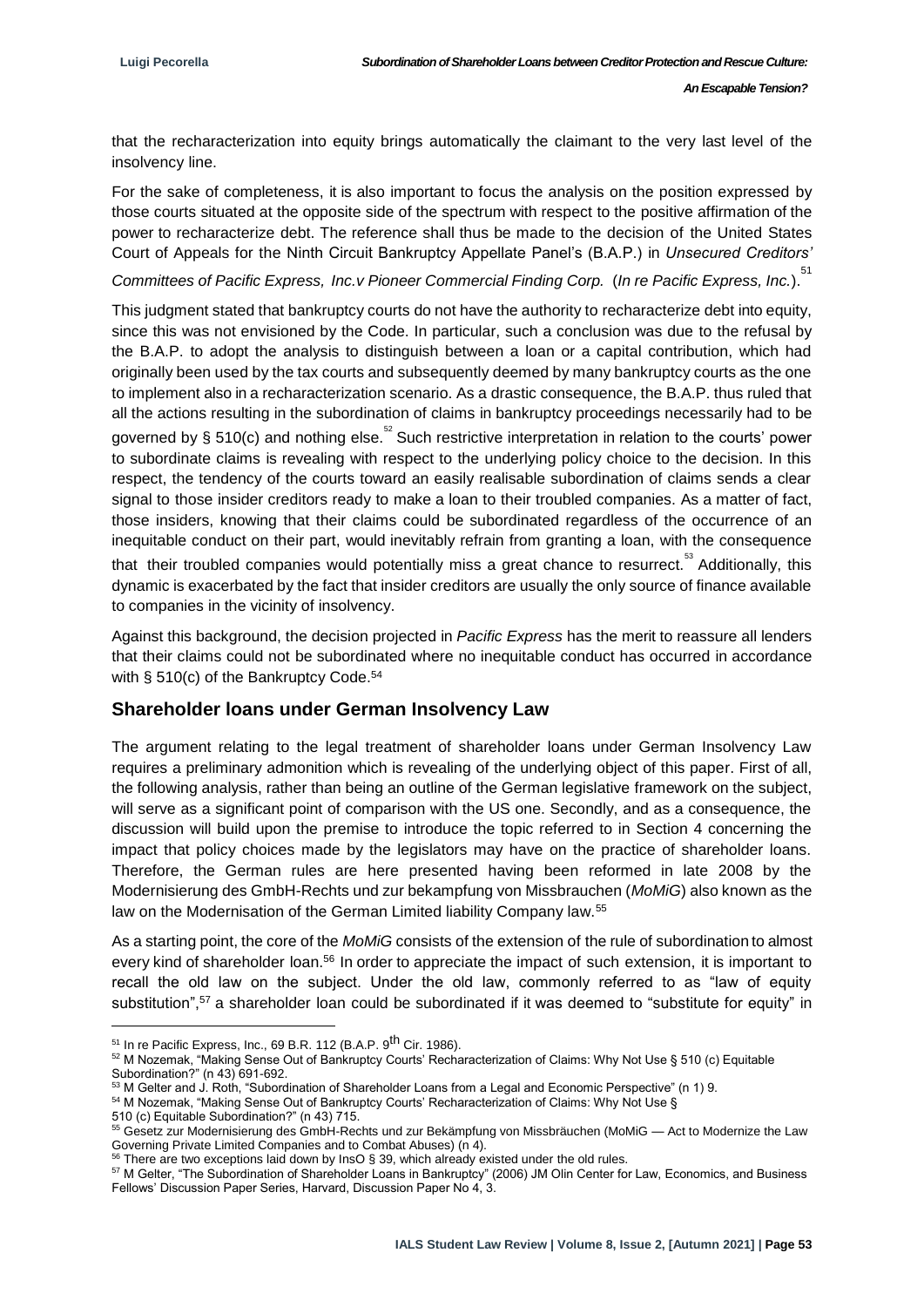the case it was granted to a financially distressed company (in "crisis"). To the same extent, the rule of subordination was commanded in the case of a shareholder loan granted before the appearance of any indicator of the "crisis" if the shareholder did not withdraw the loan at its occurrence.<sup>58</sup> Under this framework, the "crisis" of the company was set out by reference to a standard of "unworthiness", whereby the company was deemed to be in "crisis" if a third party would have not granted the loan given by the shareholder at the same conditions. Against this background, the new rules didn't take the distinction between equity substituting loans and "normal" loans by the shareholders into account

anymore, but were intended to apply automatically to all shareholder loans. 59 As a consequence, such generalisation implies that, since 1 November 2008, no enquiry has to be made to determine whether or not the company is in "crisis" at the time the loan is granted by the shareholder, since subordination applies anyway.<sup>60</sup>

It has been argued that the new rules have not substantially brought about the results that the old ones had already envisioned, at least as far as the applicability of the subordination rule is concerned.<sup>61</sup> In particular, it could be stated that both the old and the new rules substantially subordinate shareholder loans granted upon an imminent insolvency of the company.

Notwithstanding the considerations concerning the impact brought about by the new rules, this new approach deserves to be scrutinized with respect to its theoretical basis. In the first place, a flavour of it can be detected by comparing the newly reformed German rules with the US ones referred to in the previous paragraphs. Within such comparison, there transpires a marked difference between the kind of subordination envisioned in *MoMiG* and the Doctrine of Equitable Subordination, since the former does not require any inequitable conduct of the shareholder. Likewise, with respect to the Doctrine of Recharacterization, the German rule is different for it is not centred on whether or not the shareholder wanted to provide capital, with the consequence that subordination applies also in the case it is explicit that both the shareholder and the company genuinely wanted to contract a loan. Ultimately, it could be observed that the new German rules tend to bring the sanction of subordination one step further than the one reached by the Doctrine of Recharacterization, given its automatic applicability to all shareholder loans.

The final considerations concerning the comparison between the US and the German rules on shareholder loans, in turn, draw attention to the theoretical basis of the German rules from a closer perspective. Above all, building on the argument referred to at the end of Section 3.3, it is important to judge the rules from the shareholder's standpoint. It seems thus clear that the German rules seek to sanction to the maximum extent the shareholder who decides to provide finance while the company is

in "crisis". <sup>62</sup> This is due to the configuration of the new rules which do not accord the shareholder any instrument to "justify" his decision to finance the company. By contrast, under the US rules, there is a getaway available to the shareholder both under the Doctrine of Equitable Subordination and the Doctrine of Recharacterization. As a matter of fact, under the former, the shareholder is always "excused" if the plaintiff is not able to provide the proof of the occurrence of an inequitable conduct, as much as of the other requirements laid down by the Mobile Steel Co.'s test, i.e. unfair advantage and

<sup>1</sup> [<http://www.law.harvard.edu/Programs/olin\\_center>](http://www.law.harvard.edu/Programs/olin_center) (accessed 7 August 2019).

<sup>58</sup> DA Verse, "Shareholder Loans in Corporate Insolvency – A New Approach to an Old Problem" (2008) 9 German Law Journal 1111.

<sup>&</sup>lt;sup>59</sup> H Tschauner and C Ede, "Shareholder Loans under German Insolvency Law" (2014), Financier Worldwide Magazine 5. <https:[//www.financierworldwide.com/shareholder-loans-under-german-insolvency-law>](http://www.financierworldwide.com/shareholder-loans-under-german-insolvency-law) (accessed 7 August 2019).

<sup>&</sup>lt;sup>60</sup> DA Verse, "Shareholder Loans in Corporate Insolvency – A New Approach to an Old Problem" (2008) (n 59) 1112. 61 Ibid 1118-1221, according to which, while it is affirmed that the results of the new rules on subordination is not different from those under the old law, it is emphasized that the reform has substantially altered the previous restrictions on the repayment of shareholder loans. Under the new rules, subject to two exceptions left unchanged, the repayment of all shareholder loans is subject to avoidance if they were made within a one-year period prior to, or after the filing for insolvency, in accordance with  $Ine<sub>0</sub>$  & 135.

<sup>62</sup> Ibid 1115.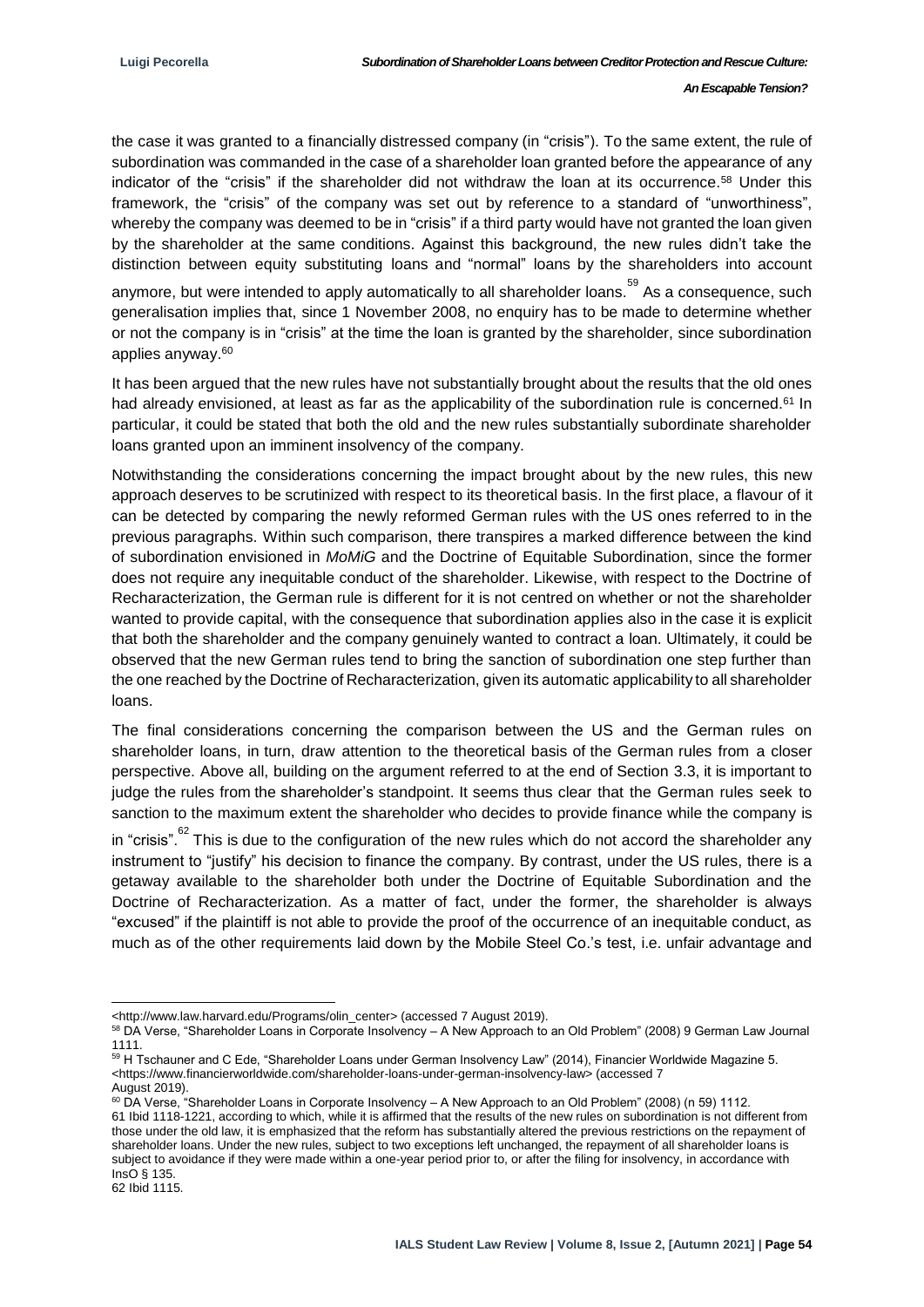injury to other creditors. Similarly, under the latter, the shareholder loan is never recharacterized if it is unambiguous that the shareholder and the company genuinely wanted to agree on a loan.

However, it seems incorrect to describe the essence of the German rules as a "sanction", since subordination may apply also to those shareholders that have granted a loan before the crisis occurred. Consequently, it is more appropriate to conceive the German rules on subordination as an attempt to generate a preventive and deterrent effect toward shareholders every time they are about to provide finance to their company. In the shareholder's perspective, such effect is intensified also by the automatic application of the subordination rule, with no discretion exercisable by the German courts with respect to subordinating loans that squarely fall within the domain of the rules of German Insolvency  $\sqrt{2}$  aw  $63$ 

These conclusions prompt a final reflection. As a result of the application of the subordination rule under German Insolvency Law, shareholders are inevitably deterred to grant finance, by way of loans, even when it would be the most efficient medium to rescue the company. In this view, subordination turns out to be counterproductive and transcending the object to contrast excessive risk-taking by shareholders at the expenses of the creditors.<sup>64</sup> Accordingly, as it is further explored in Section 4, the argument has been made that shareholder loans should be subordinated only to the extent they fail an "efficiency test" aimed to predict those financial solutions that have a positive present value, and that the legislators should take the results of such test into account when framing the legal rules.<sup>65</sup>

# **Subordination of shareholder loans under the "rescue culture": an unescapable tension?**

#### **Corporate rescue beyond creditor protection**

The legal models that have been assessed stand as regulatory responses to the issue that the unrestricted practice of shareholder loans would invariably bring about, and which has been labelled, in this paper, as the "lost function of Insolvency Law". In other words, the legal rules, despite their diversity depending on the legal system, all seek to safeguard the "equity is wiped out first" principle and the *par condicio creditorum*, thus upholding the nature of Insolvency Law as "creditor law", i.e., they are aimed at protecting the creditors.

Having said that, one is left with the question of whether "creditor protection" truly is the unique and ultimate goal Insolvency Law should pursue. Upon closer inspection, as estimated in Section 3, the principle of subordination embedded in the legal rules seems to leave no room at all for nearly any shareholder loan handed on the eve of insolvency, thus deterring those loans which could represent an indispensable source of finance for the company to avert its failure. This tension has been effectively described by Martin Gelter's words:

*Thus, policymakers in the countries discussed here and elsewhere have to face the trade-off between creditor protection and the desirability of potentially successful rescue attempts in firms on a trajectory towards insolvency.<sup>66</sup>*

Therefore, it is critical to include the rescue of the company within the objectives of Insolvency Law and understand whether it could proficiently coexist with the long- claimed "creditor protection" objective. For these purposes, the meaning of "corporate rescue" needs to be outlined. Firstly, it should be clarified that "corporate rescue" does not necessarily stand at odds with the liquidation of the company, meaning

<sup>1</sup> 63 A Cahn, "Equitable Subordination of Shareholder Loans?" (2006) 7 European Business Organization Law Review 292. 64 DA Verse, "Shareholder Loans in Corporate Insolvency – A New Approach to an Old Problem" (n 59) 1115.

<sup>65</sup> M Gelter, "The Subordination of Shareholder Loans in Bankruptcy" (2006) (n 58); PO Müller, "A Synthetic View of Different Concepts of Credit Protection, or: A High-Level Framework for Corporate Creditor Protection'" (2006) 357 European Business Organization Law Review 397-399.

<sup>66</sup> M Gelter, "The Subordination of Shareholder Loans in Bankruptcy" (n 58), 8.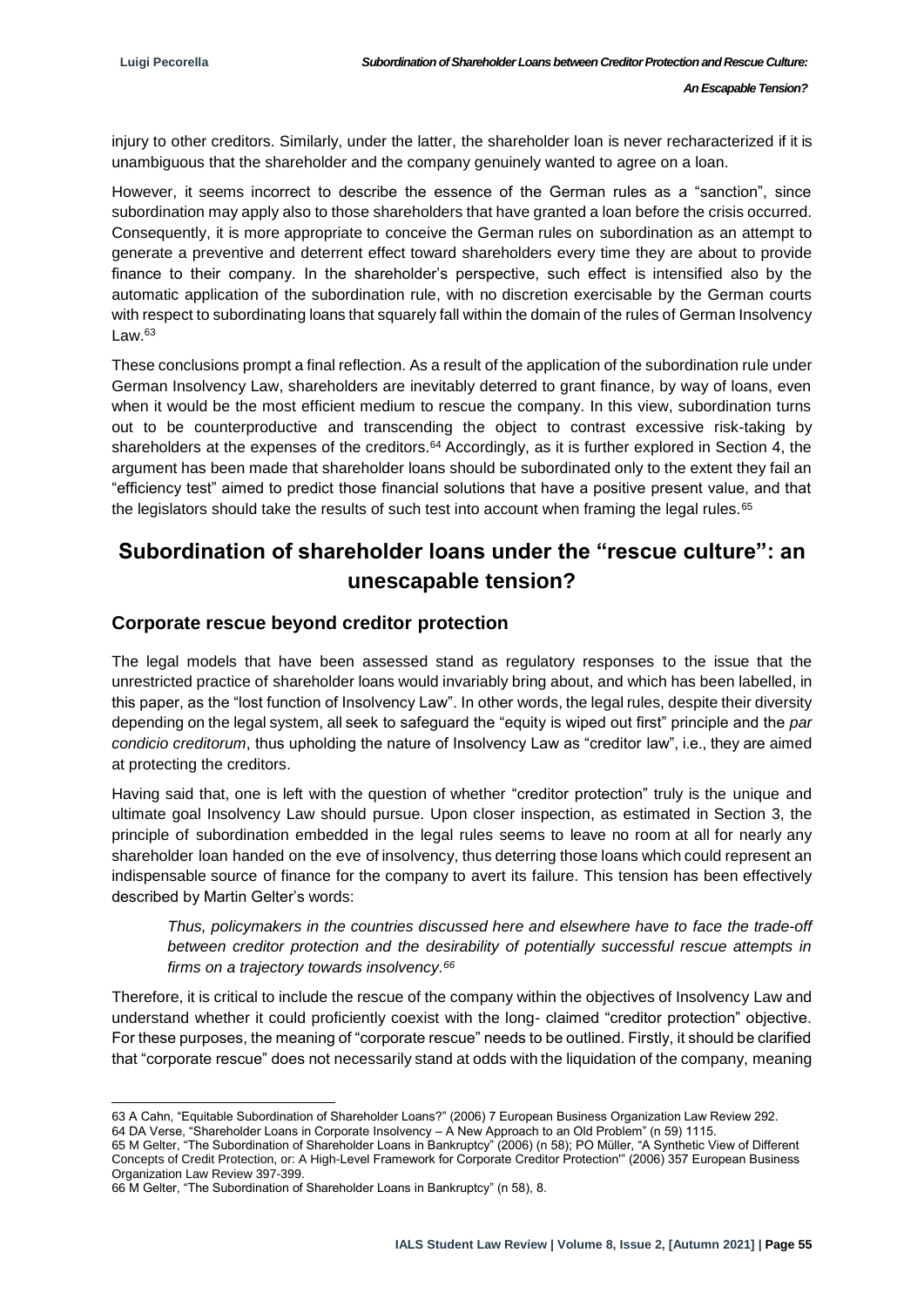that a rescue outcome could also be attained through a liquidation procedure.<sup>67</sup> This latter is designed for the winding-up of the company and involves ceasing its activities, realising its assets, and paying off debts and liabilities out of it.<sup>68</sup> Actually, in this process, when assets are being realised, a rescue could thus be achieved by selling the company's assets by way of a takeover or a bulk sale of the assets.<sup>69</sup> However, for the purposes of this paper, it is more relevant to consider the hypothesis of a corporate rescue which may be achieved as an alternative to a liquidation procedure. In fact, such an alternative could be the option of shareholder loans which could be granted for purposes of making the company better off, thus exceeding the sole benefit of creditors, which, by contrast, could also simply be accomplished by a rescue outcome attained through a liquidation procedure. In this perspective, the concept of "corporate rescue" is here intentionally restricted to the preservation of the distressed company itself.<sup>70</sup>

In light of the foregoing, the argument is made that "creditor protection" shall not be an "absolute imperative"<sup>71</sup> to be pursued up to the point that it is made inefficiently by neglecting other possible advantages, meaning that policymakers should not aprioristically discourage shareholders from investing into a failing business with the attempt to turn it around.<sup>72</sup>

### **An "efficiency test" for shareholder loans: is it too much for the courts?**

The question concerning what standard should be used to select those shareholder loans which should not be subordinated has been studied by a few scholars<sup>73</sup>, although no legislative model has been promulgated pursuant to them so far, neither in Europe nor in the US. At its core, the criterion developed

consists of an "efficiency test"<sup>74</sup> entirely based on an economic model, whose analysis goes way beyond the purpose of this paper. Suffice to say, by way of a simplification, using Martin Gelter's words: "rescues financed by shareholder loans should not be penalized where the benefits to shareholders exceed the costs to creditors".<sup>75</sup>

For what it is worth, one should ask the question whether courts could potentially be well- suited to adopt such a test when deciding upon the subordination of shareholder loans.<sup>76</sup> In this respect, the answer to this question must necessarily be led by the introduction of legal standards capable of translating the results of the economic models available into enforceable rules. In doing so, policymakers would prompt discussion on the topic, which, in turn, may stimulate the courts to provide themselves with greater expertise when dealing with the practice of shareholder loans. From this perspective, it seems valuable to recall the US law's development with respect to the strong influence the case law elaborated by the bankruptcy court has always exerted on the legislation and vice-versa, which is still ongoing if one thinks about the debate on the factors required fortriggering the recharacterization of debt into equity.

<sup>75</sup> Ibid 32.

<sup>76</sup> Ibid 33.

<sup>-</sup>67 B Xie, "Corporate Rescue – The New Orientation of Insolvency Law" (2006) Comparative Insolvency Law 5 <https://doi.org/10.4337/9781781007389.00008> (accessed 8 August 2019).

<sup>68</sup> G McCormack, "Corporate Rescue Law: An Anglo-American Perspective" (2008) 3.

<sup>69</sup> J Armour, "The Law and Economics of Corporate Insolvency: A Review" (2001) ESRC Centre for Business Research, University of Cambridge, Working Paper No. 197, 4

[<sup>&</sup>lt;http://www.econ.jku.at/members/Buchegger/files/Juristen/armour\\_2001\\_corporate%20insolvency.pdf>](http://www.econ.jku.at/members/Buchegger/files/Juristen/armour_2001_corporate%20insolvency.pdf) (accessed 8 August 2019).

 $70$  B Xie, "Corporate Rescue – The New Orientation of Insolvency Law" (n 68) 5.

<sup>71</sup> M Gelter, "The Subordination of Shareholder Loans in Bankruptcy" (n 58) 9.

<sup>72</sup> A Cahn, "Equitable Subordination of Shareholder Loans?" (n 64) 294.

<sup>&</sup>lt;sup>73</sup> M Gelter, "The Subordination of Shareholder Loans in Bankruptcy" (n 58) 10-30; in the same vein SA Muro, "Economic Reasons for the Nonhindrance of Creditors Per Se Rule? A Reply" (2007) 8 European Business Organization Review 401-411.  $74$  According to Gelter (n 74), "A shareholder loan would fail the test when the excepted value of total assets after rescue attempt results in a reduction vis-à-vis the hypothetical liquidation value at the time when the loan was made. If an increase in the going concern value after the rescue was to be expected, the shareholder-creditor should be treated like a third-party creditor bankruptcy. Otherwise, if the creditor is punished in bad states of the world, even where the rescue attempt was desirable, an inefficient disincentive is the result".